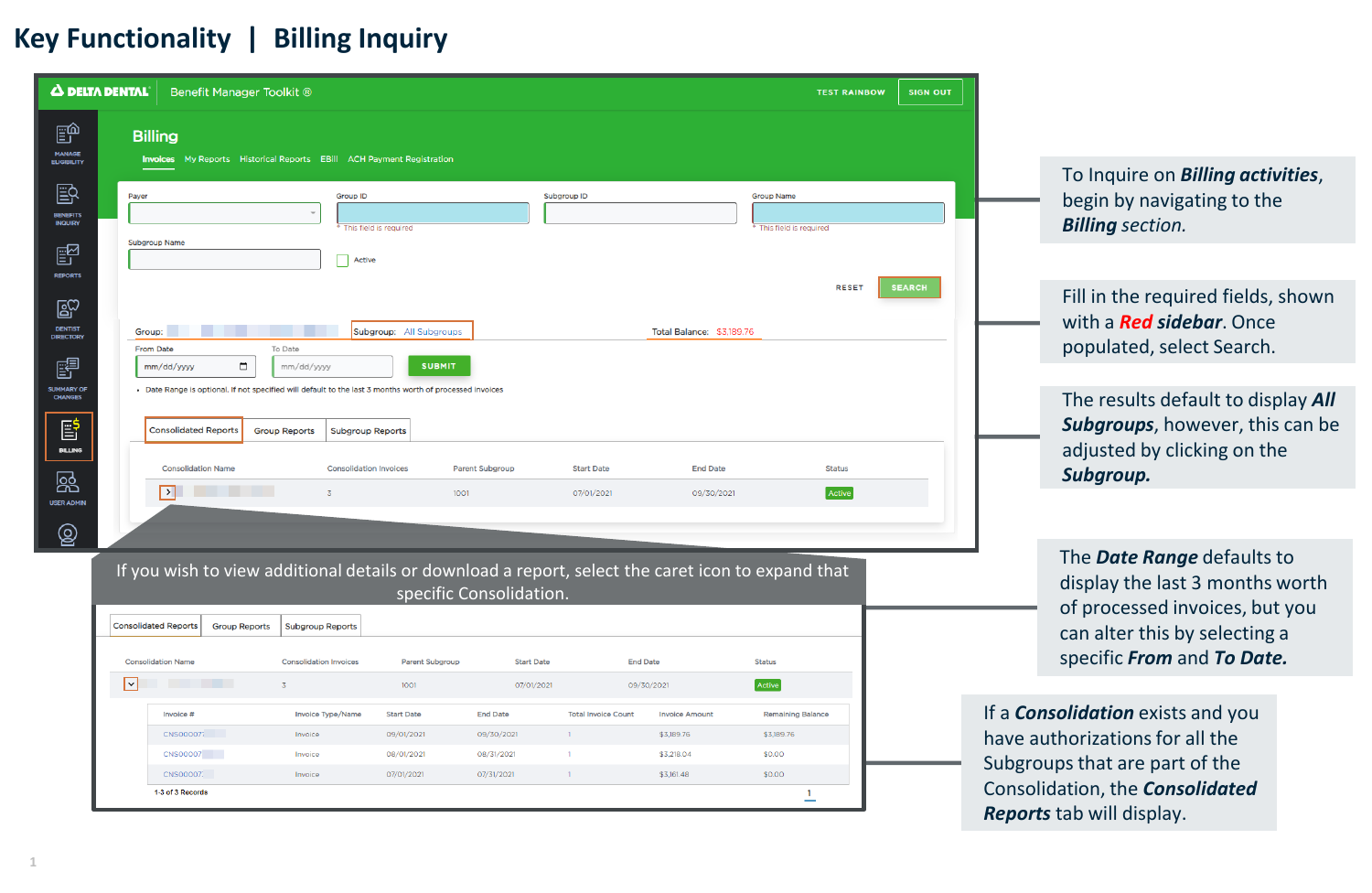## **Key Functionality | Billing Inquiry (continued)**

| Δ DELTA DENTAL                                                                                                                                                                  | Benefit Manager Toolkit ®                                                                                                                                                                                                                                |                                                                                                                                                                                                                                                                                                                             |                                                                                                                                                                                                                             | <b>TEST RAINBOW</b><br><b>SIGN OUT</b>                                                                                                                                                                                       |                                                                                                                                                           |  |
|---------------------------------------------------------------------------------------------------------------------------------------------------------------------------------|----------------------------------------------------------------------------------------------------------------------------------------------------------------------------------------------------------------------------------------------------------|-----------------------------------------------------------------------------------------------------------------------------------------------------------------------------------------------------------------------------------------------------------------------------------------------------------------------------|-----------------------------------------------------------------------------------------------------------------------------------------------------------------------------------------------------------------------------|------------------------------------------------------------------------------------------------------------------------------------------------------------------------------------------------------------------------------|-----------------------------------------------------------------------------------------------------------------------------------------------------------|--|
| 颤<br><b>MANAGE</b><br>ELIGIBILITY<br>邼<br>BENEFITS<br><b>INQUIRY</b>                                                                                                            | <b>Billing</b><br>Invoices My Reports Historical Reports EBill ACH Payment Registration<br>Group:<br>To Date<br><b>From Date</b><br>$\Box$<br>mm/dd/yyyy<br>mm/dd/yyyy                                                                                   | Subgroup: All Subgroups<br><b>SUBMIT</b>                                                                                                                                                                                                                                                                                    |                                                                                                                                                                                                                             |                                                                                                                                                                                                                              |                                                                                                                                                           |  |
| ₽<br>REPORTS<br>$\mathbb{E}^{\heartsuit}$<br><b>DENTIST<br/>DIRECTORY</b>                                                                                                       | - Date Range is optional. If not specified will default to the last 3 months worth of processed invoices<br><b>Consolidated Reports</b><br><b>Group Reports</b><br><b>Subgroup Reports</b><br><b>Consolidation Name</b><br><b>Consolidation Invoices</b> | <b>Parent Subgroup</b>                                                                                                                                                                                                                                                                                                      | Status                                                                                                                                                                                                                      | If you wish to <b>Download</b> a <b>Billing</b><br>Report, select the caret icon to<br>expand that specific Consolidation                                                                                                    |                                                                                                                                                           |  |
| 嗜<br><b>SUMMARY OF</b><br><b>CHANGES</b><br>冒<br><b>BILLING</b>                                                                                                                 | $\mathbf{y}$ and $\mathbf{y}$ and $\mathbf{y}$<br>If you wish to view additional details or download a report, select the caret<br><b>Consolidated Reports</b><br><b>Group Reports</b><br><b>Subgroup Reports</b>                                        | 1001<br>icon to expand that specific Consolidation.                                                                                                                                                                                                                                                                         | 07/01/2021<br>09/30/2021                                                                                                                                                                                                    | Active                                                                                                                                                                                                                       | Click on the <i>individual invoice</i> you                                                                                                                |  |
| 慁<br><b>USER ADMIN</b><br>൶                                                                                                                                                     | Consolidation Name<br><b>Consolidation Invoices</b><br>$\lvert \cdot \rvert$<br>1001<br>Invoice #<br>Invoice Type/Name<br><b>Start Date</b><br>CNS00007<br>09/01/202<br>Invoice<br>CNS00007<br>Invoice                                                   | <b>End Date</b><br><b>Status</b><br><b>Parent Subgroup</b><br><b>Start Date</b><br>Active<br>07/01/2021<br>09/30/2021<br><b>End Date</b><br><b>Total Invoice Count</b><br><b>Invoice Amoun</b><br><b>Remaining Balance</b><br>\$3,189.76<br>09/30/202<br>\$3,189.76<br>08/31/2021<br>\$3,218.04<br>\$0.00<br>$\blacksquare$ |                                                                                                                                                                                                                             |                                                                                                                                                                                                                              | are looking to download and begin<br>the popup workflow.                                                                                                  |  |
|                                                                                                                                                                                 | CNS00007<br>1-3 of 3 Records                                                                                                                                                                                                                             | When the <b>Download popup</b> appears, work through each<br>section to download the report                                                                                                                                                                                                                                 | \$3,161.48<br>\$0.00                                                                                                                                                                                                        |                                                                                                                                                                                                                              |                                                                                                                                                           |  |
| <b>Download Invoice</b><br>Parent Subgroup ID:<br>Consolidation Name<br>Invoice #<br>Invoice Type<br>Invoice Date<br>Include<br><b>O INVOICE</b><br><b>Download As</b><br>O PDF | 1001<br>CNSOOOL<br>Invoice<br>(09/01/2021 - 09/30/2021)<br>Please select a report type to view Download Options<br>STANDARD BILLING REPORT<br><b>DOWNLOAD</b>                                                                                            | <b>Download Invoice</b><br>1001<br>Parent Subgroup ID:<br>Consolidation Name<br>CNS00007<br>Invoice #<br>Invoice Type<br>Invoice<br>(09/01/2021 - 09/30/2021)<br>Invoice Date:<br>Include<br>STANDARD BILLING REPORT<br>$\bigcap$ INVOICE<br>Download As<br>$\bigcap$ csv<br><b>DOWNLOAD</b><br>() xls                      | <b>Download Invoice</b><br>Parent Subgroup ID:<br>Invoice #<br>Invoice Type<br>Invoice Date<br>Include<br>Please select a report type to view Download Options<br>$\bigcirc$ invoice<br><b>Download As</b><br>$\bullet$ xLS | 100<br>CNS000<br>Invoice<br>(09/01/2021 - 09/30/2021)<br>Please select a report type to view Download Options<br>STANDARD BILLING REPORT<br>$\bigcirc$ csv<br><b>DOWNLOAD</b><br>Reports will be available under 'My Reports | <b>PDF</b> - will download instantly<br>XLS and CSV - will become<br>available within the My<br>Reports tab and can be<br>downloaded from that<br>section |  |